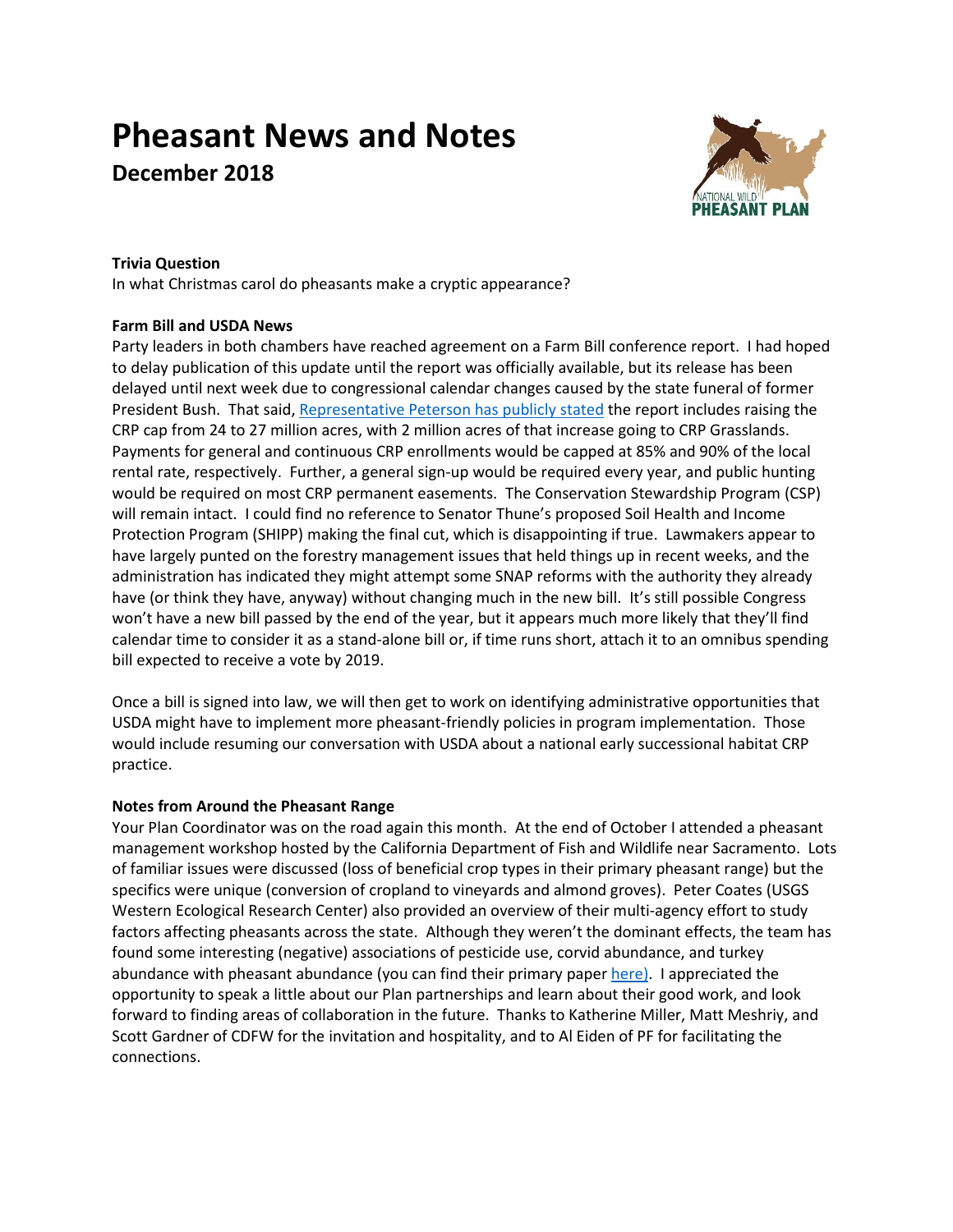On the way home from California I swung by Nebraska to participate in the National Bobwhite Conservation Initiative's leadership workshop. I presented on upland game R3 issues and we discussed their implications for both our organizations. No doubt we will want to work together as some action items materialize on this front. Thanks again to the NBCI crew for the invitation to participate.

Finally, I spent a day in nearby Midwestern state discussing precision agriculture issues with a few PF and industry folks (more on that later as things develop), and a day in Colorado at the Playa Lakes Joint Venture headquarters hashing out a few more details of our multi-joint venture pheasant habitat modeling proposal. I'm hopeful we'll be able to get a final proposal to FSA within the next few days.

In other news, John Laux (Technical Committee, Nebraska) sent an update about their new "[Nebraska](http://outdoornebraska.gov/UplandSlam/)  [Upland Slam](http://outdoornebraska.gov/UplandSlam/)" program. The program was inspired by Utah's similar offering we heard about at the Tech Committee meeting there in 2017. NGPC's program challenges hunters to harvest a Nebraska pheasant, bobwhite, sharp-tailed grouse, and greater prairie-chicken in a single hunting season, and to document their successes with photographs associated with the entry form. Those completing the slam receive a pin and online recognition, plus entry into a season-ending drawing for prizes, including a nice Browning shotgun. John says over 200 hunters from 14 states have registered to participate so far, and about 60 have completed their slam. With upland hunter participation declining, we certainly need to try more novel approaches like this to keep our folks motivated. Good luck to NGPC in the continued growth of this program!

Tom Keller (Technical Committee, Pennsylvania) passed along the photo below showing of the fruits of their pheasant restoration labors. Those of us who attended the Tech Committee meeting in Etters this fall will recall that youth hunting (by drawing) is the only pheasant hunting allowed on their pheasant restoration areas. [According to PGC,](https://www.media.pa.gov/Pages/Game-Commission-Details.aspx?newsid=267) this year 40 youth hunters participated, and "after two mornings of hunts on four farms, 199 birds were flushed including 93 roosters, 45 shots were fired, and one longtailed male ring-neck was put in the game bag of a very excited youngster."

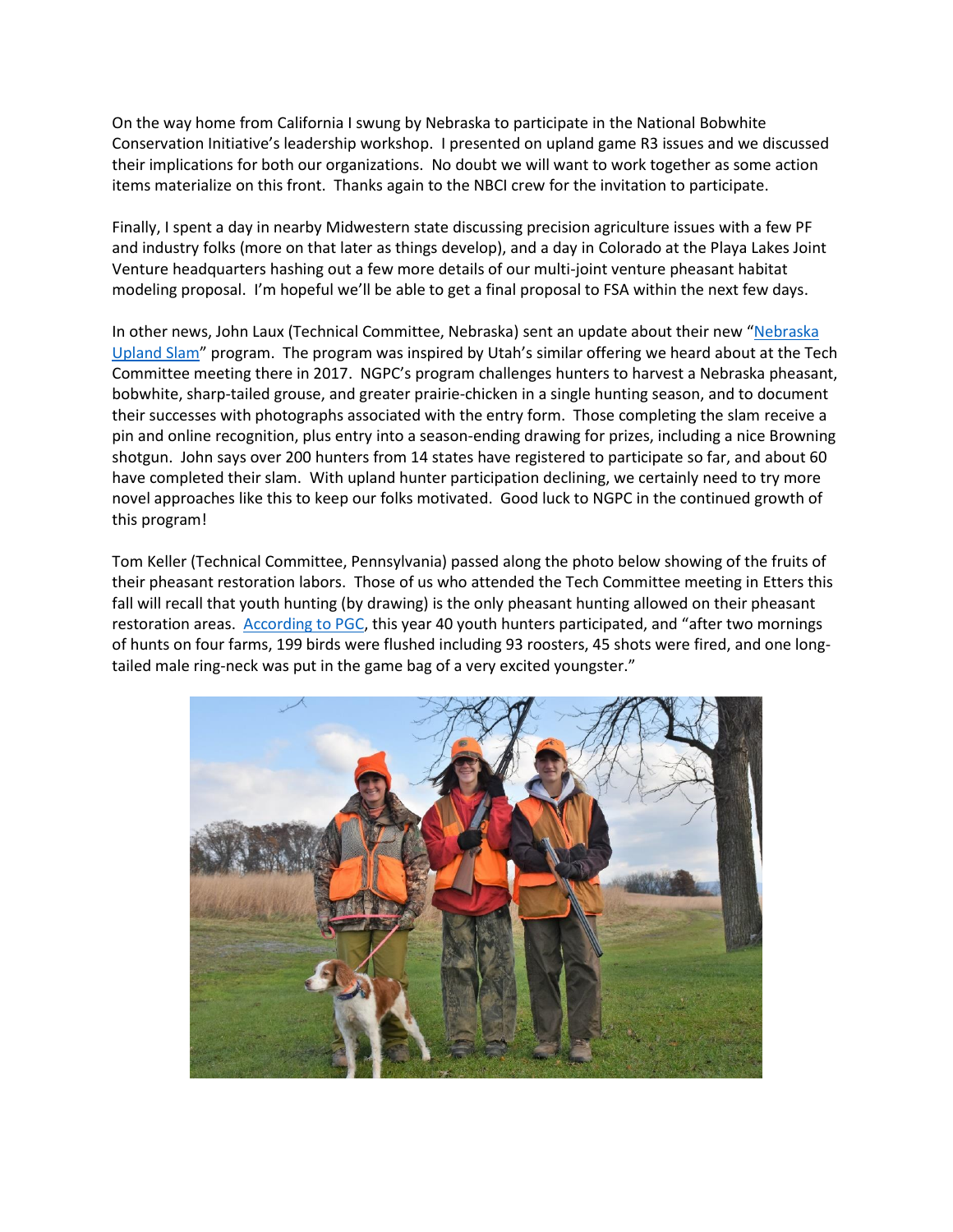Finally, I talked to Jeff Knetter (Technical Committee, Idaho) recently, and he mentioned that IDFG just completed an opinion survey of their hunters. An invitation to participate was sent to about 70,000 hunters with email addresses and they got 14,000 responses, including about 3,500 from people described as upland hunting enthusiasts. In a beautiful state with abundant public land supporting a half dozen native upland species, Jeff made the mistake of asking hunters what their favorite species to pursue was. The top answer: pheasants, of course. I can't argue with them, and I'm forever grateful that folks love pheasants, but why do people always most want what it's hardest for us to provide? Is it the law of supply-and-demand, or are upland game managers just inherently unlucky?

## **Pheasants in the Media**

[Precision ag tools help boost pheasant numbers](https://www.dakotafarmer.com/farm-operation/precision-ag-tools-help-boost-pheasant-numbers) [Senator Thune speaks on the virtues of pheasant hunting](https://kelo.com/news/articles/2018/oct/23/video-sen-thune-likes-pheasant-hunting/) [Representative King hosts annual pheasant hunt](https://ktiv.com/2018/10/27/steve-king-host-annual-pheasant-hunt/) [New pheasant stamp already paying off for Pennsylvania hunters](https://lancasteronline.com/sports/outdoors/new-pheasant-stamp-already-paying-off-for-hunters/article_726b3d50-dab6-11e8-98dd-a3a4684f94c2.html) [Pheasant hunting, monarchs, habitat, dog's work, family:](https://chicago.suntimes.com/environment/pheasant-hunting-monarchs-habitat-dogs-work-family-opening-day-illinois/) opening day in Illinois [South Dakota groups emphasize recruiting diverse hunters](https://www.usnews.com/news/best-states/south-dakota/articles/2018-11-05/south-dakota-groups-emphasize-recruiting-diverse-hunters) [Aberdeen lodge hosts women's-only hunt to](https://www.usnews.com/news/best-states/south-dakota/articles/2018-10-27/aberdeen-lodge-hosts-womens-only-hunt-to-kick-off-season)  [kick off season](https://www.usnews.com/news/best-states/south-dakota/articles/2018-10-27/aberdeen-lodge-hosts-womens-only-hunt-to-kick-off-season) Pheasant season's underbelly[: stripping, sex](https://www.argusleader.com/story/news/business-journal/2018/11/16/south-dakota-pheasant-hunting-season-sex-trafficking-strip-clubs-frank-days/1947984002/)  [trafficking and small towns looking](https://www.argusleader.com/story/news/business-journal/2018/11/16/south-dakota-pheasant-hunting-season-sex-trafficking-strip-clubs-frank-days/1947984002/)  [the other way](https://www.argusleader.com/story/news/business-journal/2018/11/16/south-dakota-pheasant-hunting-season-sex-trafficking-strip-clubs-frank-days/1947984002/) [Veterans take to the field in special eastern](https://www.radioiowa.com/2018/10/22/veterans-take-to-the-field-in-special-eastern-iowa-pheasant-hunt/)  [Iowa pheasant hunt](https://www.radioiowa.com/2018/10/22/veterans-take-to-the-field-in-special-eastern-iowa-pheasant-hunt/) [Tory MPs' pheasant shooting party criticized](https://www.theguardian.com/uk-news/2018/nov/27/tory-mps-shooting-party-criticised-by-animal-rights-activists)  [by animal rights activists](https://www.theguardian.com/uk-news/2018/nov/27/tory-mps-shooting-party-criticised-by-animal-rights-activists) [French pheasant breeders say ferry](https://www.telegraph.co.uk/news/2018/10/24/french-pheasant-breeders-say-ferry-companies-refusing-transport/)  [companies refusing to transport game](https://www.telegraph.co.uk/news/2018/10/24/french-pheasant-breeders-say-ferry-companies-refusing-transport/)  [because of anti-hunt pressure](https://www.telegraph.co.uk/news/2018/10/24/french-pheasant-breeders-say-ferry-companies-refusing-transport/) [A vegetarian reporter explores a hunting](https://www.nytimes.com/2018/11/24/reader-center/vegetarian-hunting-ammunition-lead-bullets.html?action=click&module=Top+Stories&pgtype=Homepage&fbclid=IwAR1juxkd0LEZvRTKQVstvbBzAYawQc5Jnhiyd1gAPRQkak4Kx3IpbqiIpKk)  [dilemma](https://www.nytimes.com/2018/11/24/reader-center/vegetarian-hunting-ammunition-lead-bullets.html?action=click&module=Top+Stories&pgtype=Homepage&fbclid=IwAR1juxkd0LEZvRTKQVstvbBzAYawQc5Jnhiyd1gAPRQkak4Kx3IpbqiIpKk) [Women farmers out-earn their male](https://www.cnbc.com/2018/10/30/women-farmers-outearned-men-farmers-in-2017.html)  **[counterparts](https://www.cnbc.com/2018/10/30/women-farmers-outearned-men-farmers-in-2017.html)** [Farmer adjustments offset climate change](https://twin-cities.umn.edu/news-events/research-brief-research-shows-farmer-adjustments-offset-climate-change-impacts-corn)  [impacts in corn production](https://twin-cities.umn.edu/news-events/research-brief-research-shows-farmer-adjustments-offset-climate-change-impacts-corn) [How to cook The Prince of Wales' favorite](https://www.countrylife.co.uk/food-drink/recipes/pheasant-crumble-pie-188476)  [dish: Pheasant Crumble Pie](https://www.countrylife.co.uk/food-drink/recipes/pheasant-crumble-pie-188476) [Meghan Markle wears a traditional Maori](https://www.dailymail.co.uk/news/article-6335477/Meghan-Markle-Prince-Harry-arrive-Rotorua-final-day-marathon-royal-tour.html)  [cloak made from pheasant feathers to](https://www.dailymail.co.uk/news/article-6335477/Meghan-Markle-Prince-Harry-arrive-Rotorua-final-day-marathon-royal-tour.html)  [protect her during pregnancy](https://www.dailymail.co.uk/news/article-6335477/Meghan-Markle-Prince-Harry-arrive-Rotorua-final-day-marathon-royal-tour.html)

My new second-favorite princess! (Sorry, but Buttercup from *The Princess Bride* is still #1.) No one but bird geeks probably think it's weird to have feathers from an exotic species adorning a "traditional" New Zealand Maori cloak, so we should probably just keep our mouths shut.